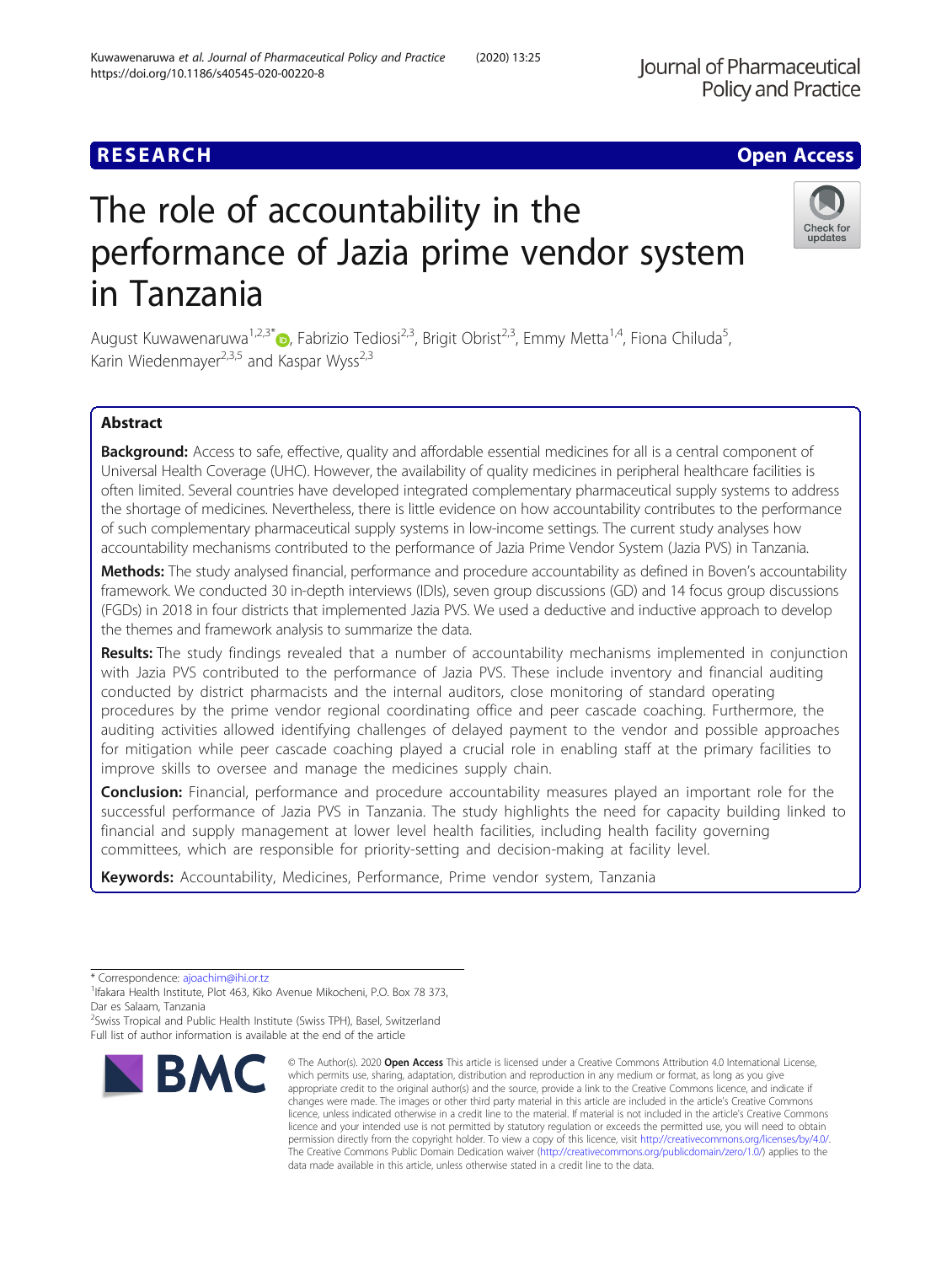# <span id="page-1-0"></span>Background

Access to safe, effective, quality and affordable essential medicines for all is a central component of Universal Health Coverage (UHC) [\[1](#page-11-0)]. Yet the availability of quality medicines in low and middle-income countries (LMICs) is often limited especially in peripheral healthcare facilities [[2](#page-11-0)–[6\]](#page-11-0). Central Medical Stores (CMSs) are the main supplier of healthcare commodities to public healthcare facilities. However, CMSs are faced with several challenges, including inadequate resources, insufficient transparency, weak accountability mechanisms, inaccurate forecasting of medicines at the facility and national level, thefts, and ineffective systems for fulfilling back-ordered items [\[7](#page-11-0)–[9](#page-11-0)]. Wirtz et al. highlighted other challenges such as the existence of substandard and falsified medicines, affordability, and inefficiencies in medical prescriptions to the patients (leading to overuse, underuse, and incorrect use) [[1,](#page-11-0) [10\]](#page-11-0).

Several countries have implemented initiatives to strengthen the medical supply systems through collaborations between the public, non-governmental, and commercial sectors  $[11–13]$  $[11–13]$  $[11–13]$ . For instance, in some countries governments contracted private companies as a prime vendor under public-private partnership (PPP). Health facilities (or districts) purchase medical commodities from the prime vendor, usually a single local wholesaler, at agreed prices, rather than purchasing directly from the various manufacturers [[14,](#page-11-0) [15](#page-11-0)]. Weaver et al (1994) found an increase in drug availability after implementation of the prime vendor system within the Department of Veterans Affairs (VA) hospitals in the United States of America (USA) [[16\]](#page-11-0). Furthermore, the prime vendor system was associated with faster turnaround, higher order fulfilment rates, costs reduction and increased satisfaction among program users [[17\]](#page-11-0). For example, in Zambia, such contractual agreements between the government and the vendors lead to higher flexibility in quantities ordered as well as delivery schedules, together with improved availability of medicines, and decreased stock-outs  $[18]$  $[18]$  $[18]$ .

In 2001, the Evangelical Lutheran Church (ELCT) of Tanzania implemented a prime vendor system, under the Mission for Essential Medical Supplies (MEMS), to complement the existing medical supply chain [[19](#page-11-0), [20](#page-11-0)]. The MEMS failed to meet the contractual terms as it underestimated the program complexity, leading to low coverage and over-reliance of the program on donor funding [[20](#page-11-0)]. Two years later, another PPP was launched in Tanzania to improve access to medicines in peripheral areas through

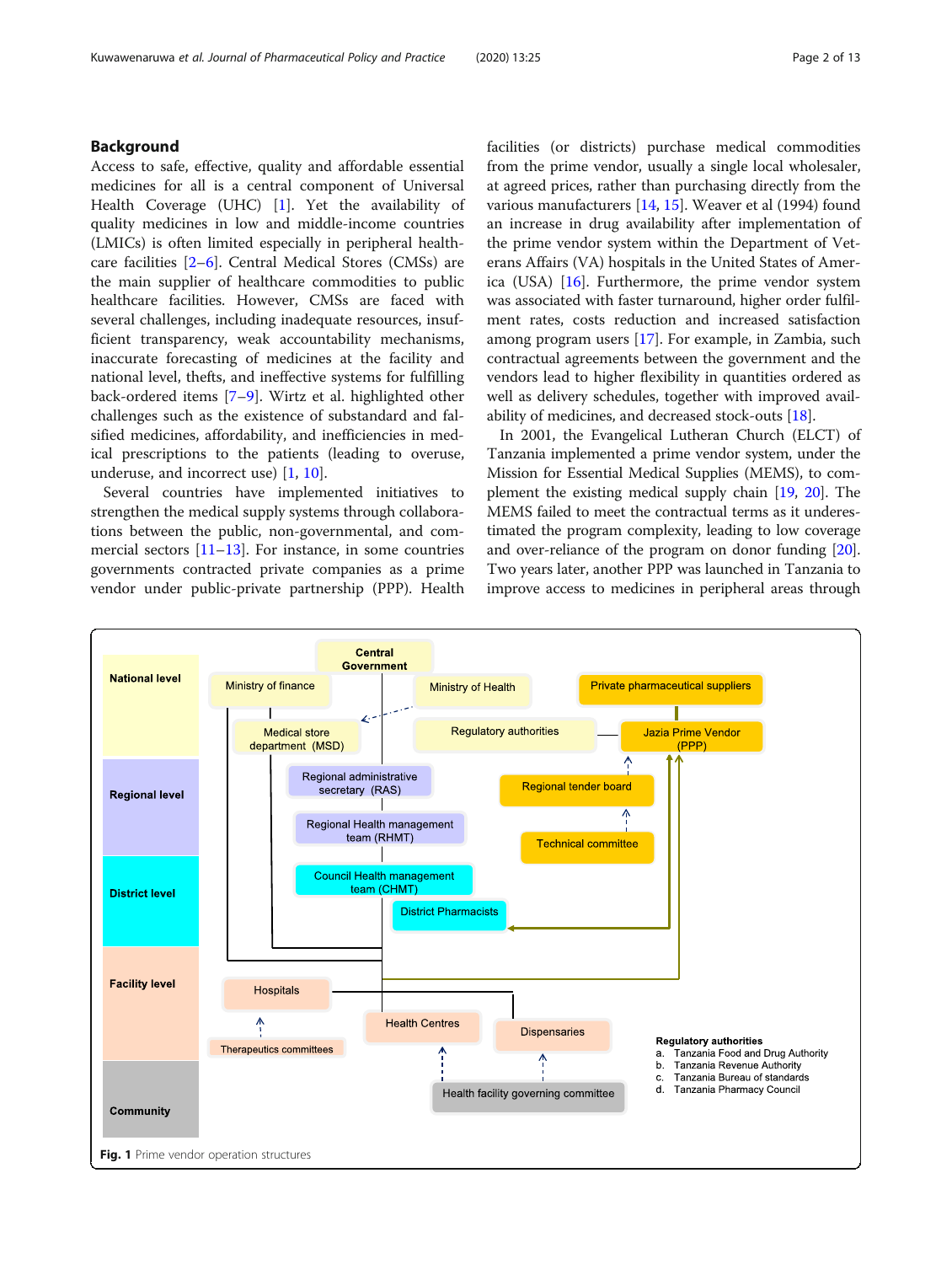the accreditation of drug dispensing outlets (ADDOs) program [\[11\]](#page-11-0). In 2011 the Tanzanian government, with funding from the United States President's Emergency Plan for acquired immune deficiency syndrome Relief (PEPFAR) [[21](#page-11-0)], launched a prime vendor model. This model relied on the existing local pre-selected pharmaceutical vendors for the purpose of addressing gaps for 45 opportunistic infection medicines [[21](#page-11-0)].

In 2014, the regional authorities in Dodoma, Morogoro and Shinyanga regions started implementing a complementary pharmaceutical supply system, the Jazia Prime Vendor system (Jazia PVS) (see supplementary material Box [S1](#page-10-0), Fig. [1](#page-1-0)), with the support of the Health Promotion and Systems Strengthening (HPSS) Project [\[22](#page-11-0)]. The Jazia PVS is a PPP that complements national Medical Stores Department (MSD) with supplies from a single private contracted vendor, in a pooled regional approach. Jazia PVS is anchored in the structures of the regional health administration and it is overseen, supported and managed by mandated administrative structures such as regional administrative secretary, regional prime vendor coordinating office, regional health management teams and council health management teams. On-going monitoring and evaluation reports show that Jazia PVS has been successful in improving the availability of medicines, equipment and supplies at the peripheral healthcare facilities within the pilot regions  $[22-25]$  $[22-25]$  $[22-25]$ . Jazia PVS has reportedly improved the availability of essential medicines in primary health facilities from an average of 69% in 2014 to 94% in 2018 [[23\]](#page-11-0). Improved availability of medicines at peripheral healthcare facilities is closely associated with a better quality of healthcare services (as perceived by patients), which in turn creates trust in public institutions [\[26\]](#page-11-0). As a consequence, the government of Tanzania decided to roll out Jazia PVS in other regions since October 2018 [[23](#page-11-0), [27](#page-11-0)]. However, key accountability aspects that contributed to Jazia PVS performance have not been assessed yet.

Accountability mechanisms are important for maintaining high availability of essential medicines while at the same time containing drug costs [[2,](#page-11-0) [9](#page-11-0), [28\]](#page-11-0). Effective accountability in the medicines supply chain has been shown to reduce inefficiencies in supply management, corruption, unethical practices [fraud and abuse], and rate of falsified and substandard medicines in the system [[2,](#page-11-0) [4](#page-11-0), [29\]](#page-12-0). This manuscript analysesaccountability mechanisms contributing to the performance of Jazia PVS in Tanzania. Understanding such accountability mechanisms provides evidence to inform policy-decisions on how to boost the performance of the system in general.

#### Methods

# Theoretical framework

Accountability has been conceptualized in different ways [[30](#page-12-0)–[32](#page-12-0)] and it is often related to several concepts such as

responsiveness, responsibility, and effectiveness [\[31\]](#page-12-0). Accountability refers to the obligation to explain and justify conduct [\[30](#page-12-0)–[32\]](#page-12-0). In this study, we adapted the concept of accountability used by Boven to analyse the accountability of transnational institutions such as the European Union [[31](#page-12-0)]. According to this conceptualization, accountability is described as "a relationship between an actor and a forum, in which the actor has an obligation to explain and to justify his or her conduct, the forum can pose questions and pass judgment, and the actor may face consequences" [[31\]](#page-12-0). Such relationships between the actor and a forum give rise to a number of accountability classifications which are linked in some way [[31](#page-12-0)–[33](#page-12-0)]. Following Boven's framework, we explored three of these accountability dimensions: financial, performance, and procedure accountability (Table [1](#page-3-0)). Financial accountability entails an actor's compliance with various rules, laws and regulations concerning financial control and management. It is related to the responsibility for tracking and reporting on resource allocations, disbursements, and decisions on the utilization of financial resources in accordance with laws, rules, and regulations on financial control and management. Performance accountability refers to the accomplishment of an agreed-upon set of performance indicators and targets. We focused on district managers', vendors', and providers' efforts in achieving performance targets set within the Jazia PVS. Procedure accountability finally refers to the processes used to arrive at pre-determined performance targets [\[34\]](#page-12-0). The focus here was on the strategies taken by facility and district managers to arrive at desired program targets.

#### Study settings

The study was conducted by a team of independent researchers in four districts that implemented Jazia PVS: Kondoa and Bahi district (of Dodoma region) and Ulanga and Kilosa districts (of Morogoro region). Districts selection was based on documented prime vendor volume use and distance from the regional Jazia PVS coordinating office. Two districts with high volume use of the Jazia PVS and two other districts with low volume use of the prime vendor were included in the study. Jazia PVS monitoring and evaluation reports showed that over 18 months of implementation Kilosa and Kondoa districts had high volume use of the prime vendor while Bahi and Ulanga had low volume use of Jazia PVS. The study districts counted a total population of 1,194,727, with Ulanga having the largest population (438,175, 36.7%) while Bahi had the smallest population (221,645, 18.6%). The study included a total of 27 purposively-selected health facilities (Table [2](#page-3-0)), roughly 20% of all public health facilities in these districts. The facilities were selected in collaboration with the regional and district managers based on documented Jazia PVS use by facilities and proximity to the district headquarters.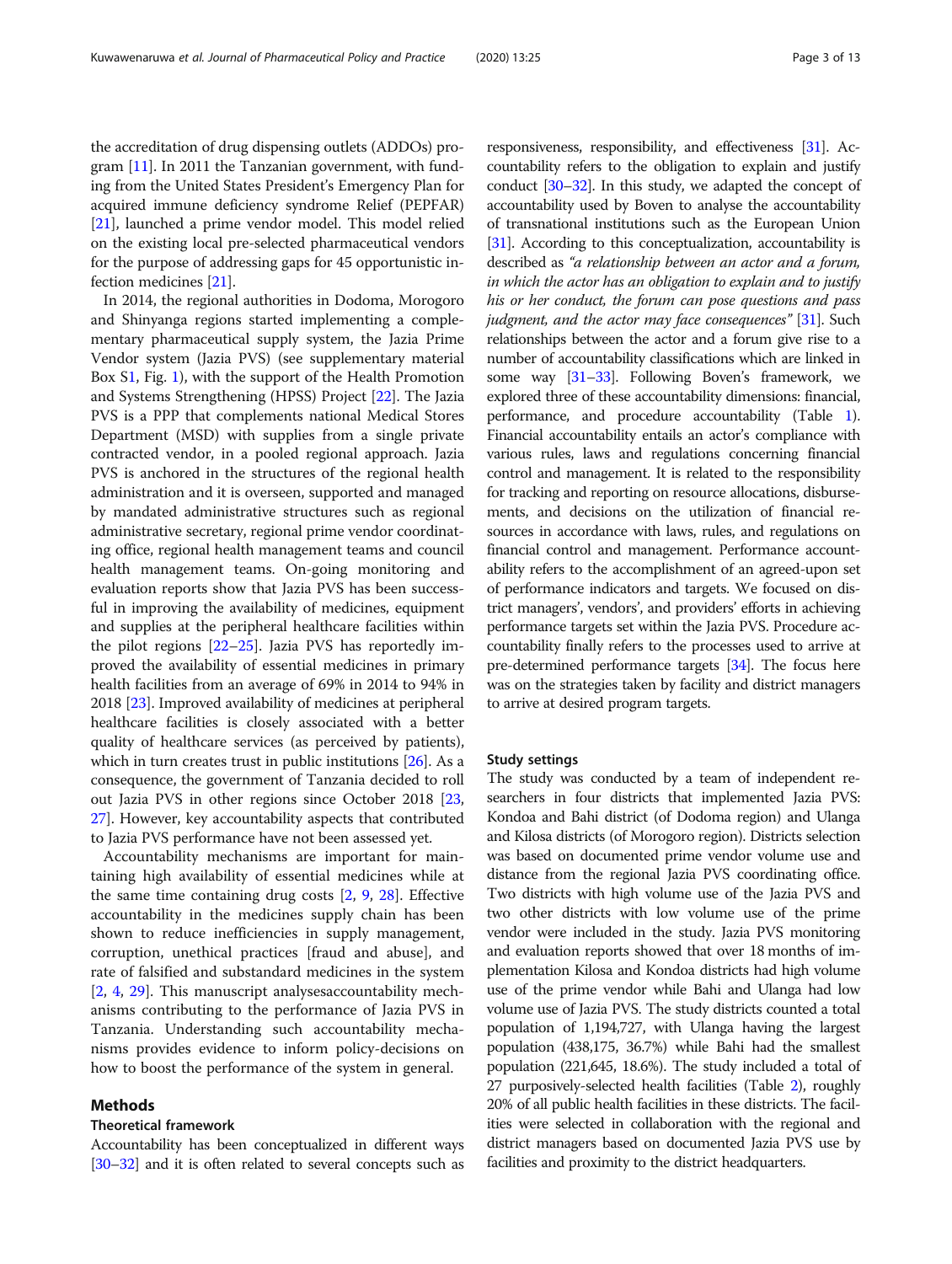# <span id="page-3-0"></span>Table 1 Themes, codes and sub-codes

| Main themes                | Codes categorization                           | Inductive-codes                                                                                                                                       |  |
|----------------------------|------------------------------------------------|-------------------------------------------------------------------------------------------------------------------------------------------------------|--|
| Financial accountability   | Revenue tracking and reporting                 | • Direct health facility financing<br>• Facility bank accounts<br>• Cost-sharing funds at facility                                                    |  |
|                            | Tracking and reporting on<br>funds utilization | • Review of facility documents<br>• Decision-making process<br>• HFGC meetings<br>• Itemization of facility needs                                     |  |
|                            | Financial and inventory auditing               | • Standardized auditing tools<br>• Document review at facility<br>• Healthcare commodity labelling<br>• Feedback meetings/reports                     |  |
| Performance accountability | Medicines availability                         | • Quarterly medicines availability<br>assessment<br>• Facility staff experience                                                                       |  |
|                            | Delivery time of consignment                   | • Number of days taken to deliver<br>consignment<br>• Transportation and communication                                                                |  |
| Procedure accountability   | Adherence to standard operating<br>procedures  | • Facility quantification<br>• Delivery of the consignment<br>· Inspection of the consignment<br>• Payment to the vendor<br>• Communications channels |  |
|                            | Payment terms of the vendor                    | • Contractual agreement on payments<br>to the vendor<br>• Communications channels<br>• Document reviews                                               |  |
|                            | Peer cascade coaching                          | • Coaches selection process<br>· Training on integrated logistic supply<br>• Facility allocation for coaching<br>• Content and frequency of coaching  |  |
|                            | Redistribution of medicines                    | • Role of supportive supervision<br>• Documentation in the facility                                                                                   |  |

# Study design and population

This was a qualitative exploratory study. Data were collected via 30 in-depth interviews (IDIs), 7 group discussions (GDs) and 14 focus group discussions (FGDs) between July and September 2018. The FGDs lasted between 1 h and a half to 2 h, while GD and

IDI lasted between 45 min to 1 h. FGDs participants had a median age of 40.5 years, and the majority (59/ 80) had attended lower level schools (primary and secondary). While GD participants had a median age of 43.5 years, and the majority (13/18) had attained education above the secondary level.

Table 2 Key characteristics of the study settings

| District council variable                               | Kondoa  | Bahi         | Ulanga  | Kilosa  |
|---------------------------------------------------------|---------|--------------|---------|---------|
| Population <sup>1</sup>                                 | 269,704 | 221,645      | 265,203 | 438,175 |
| Area coverage in square kilometres                      | 5921    | 5948         | 24,460  | 14,918  |
| Number of hospitals                                     |         | $\mathbf{0}$ |         |         |
| Number of public health centres                         |         | 6            |         | 6       |
| Number of public dispensaries                           | 27      | 35           | 43      | 19      |
| Number of private facilities                            | 12      |              | 6       | 25      |
| Number of primary care facilities per 10,000 population | 1.6     | 1.9          | 1.9     | 1.2     |
| Facility sampled                                        |         | 6            |         |         |
| Wards                                                   | 28      | 20           | 24      | 35      |
| Villages                                                | 107     | 57           | 68      | 143     |

<sup>1</sup>Presents information from the study districts. Information on the population was obtained from the Tanzania National Bureau of Statistics; Population and Housing Census 2013. While information on facilities was obtained from the Tanzanian national health facility registry portal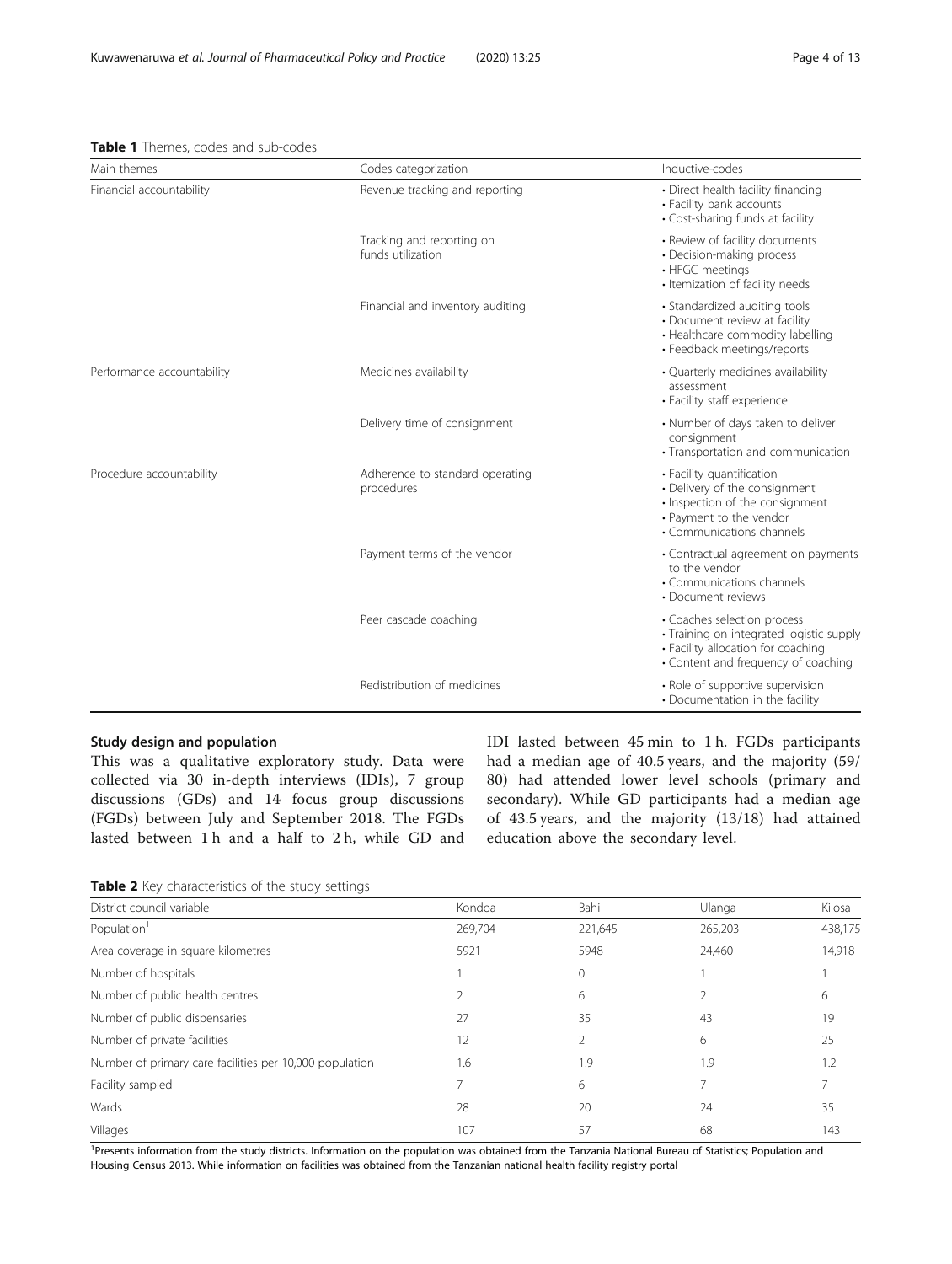IDIs were used to explore accountability mechanisms in-depth with purposively selected study participants, namely Council Health Management Team (CHMT) members, district internal auditors, procurement managers; healthcare providers; council health service board (CHSB) members; regional health management team (RHMT) members; representatives from the President's Office for Regional Administration and Local Government (PO-RALG); personnel of the Jazia PVS regional coordination office; a representative of the Prime Vendor; Jazia PVS Consultant and HPSS regional managers.

To capture diverse experiences and discuss controversial issues at the healthcare facility and community interface we conducted FGDs with six – eight participants with the healthcare facility governing committee (HFGC). During fieldwork, we repeatedly faced the situation where the suggested number of participants could not be enrolled in a focus group discussion. Accordingly, in those instances where only less than 5 persons participated, renamed the discussion a group discussion given the discrepancy to the outlined size and interactions within a focus group. GD participants included purposefully selected healthcare workers, members of CHMT and the district HPSS project officers/assistants. See Tables S[1](#page-10-0) and [S2](#page-10-0) in supplementary materials for further details on study participants.

# Data collection

To achieve consistency and accuracy in translation of tools and data, two research assistants with a social science background and extensive training on qualitative methods at a postgraduate level assisted during translation of data collection tools, pilot, data collection and transcription of audio. The interview guides were developed in English and translated into the local language, Swahili. All discussions and interviews were conducted in Swahili and were audio recorded with the permission of the participants. Thereafter the first author reviewed all the translated documents. Translated documents were also reviewed by a senior social scientist to ensure the text is error-free and the content is the same based on the original document (s). All tools were piloted in two different study sites and modified where appropriate before the commencement of the actual data collection.

# Data management and analysis

Data were transcribed verbatim 48 h after being generated. This allowed for easy follow-up and clarification of issues as they emerged during data collection till we achieved data saturation. All electronic transcribed documents alongside the audio records were cross-checked for their quality assurance. The transcribed data from voice recordings were read and re-read to gain an initial impression of the data and an in-depth understanding of participants' descriptions before developing the codebook and data analysis. All analyses were conducted on the Swahili language transcripts and only the verbatim key quotations incorporated in this manuscript were translated into English. The analysis was facilitated by the qualitative data management software NVivo 12.0 (QSR International Pty Ltd).

The analysis was conducted by first author and done on two levels. The first level entailed the development of inductive (ideas originating from the data itself) and deductive codes (theoretical understanding, empirical literature review together with several researchers' experiences) (Table [1](#page-3-0)). Both inductive and deductive codes were developed by the first author in collaboration with the co-author EM; any discrepancies were reconciled among the two. The 1st author coded the data, analysed and drafted the manuscript. However, throughout the process received feedback and support from the senior scientists who are also co-authors on this manuscript. The second level of analysis involved classification and categorizing the codes at abstract level according to key concepts and emergent patterns. Different themes representing the accountability constructs of Boven's framework have included both inductive and deductive categories. Framework analysis was adapted for summar-izing the data to address the research questions [\[35](#page-12-0), [36](#page-12-0)]. Validation of the study findings was done by triangulating and synthesizing data across respondent groups. Triangulation of data collection methods allowed for the observation of similarities and differences among and across different levels of the informants and in the districts. The approach allowed for an in-depth, multifaceted exploration of complex issues in the participants' real-life settings [\[37](#page-12-0)]. The results have been organized according to the Boven's accountability framework (see Table [1\)](#page-3-0). The themes include (i) financial, (ii) performance and (iii) procedure accountability.

# Results

# Financial accountability

# Revenue tracking and reporting

We found that the Jazia PVS implementation was supported by health financing policy reforms that were under way in the study districts. First, these districts implemented the so-called direct health facility financing (DHFF<sup>1</sup>), whereby each healthcare facility has its own bank account.

<sup>&</sup>lt;sup>1</sup>In Tanzania, primary healthcare facilities have no financial autonomy; cost-sharing funds (user fees, basket funds, insurance reimbursements) are managed and controlled at the district level. In 2018, the government undertook some initiatives, allowing for fiscal decentralization. All public primary facilities were directed to open a bank account with a local/nearby bank and were approved by the Bank of Tanzania and cost sharing funds are deposited in the accounts (See Kapologwe et al. 2019).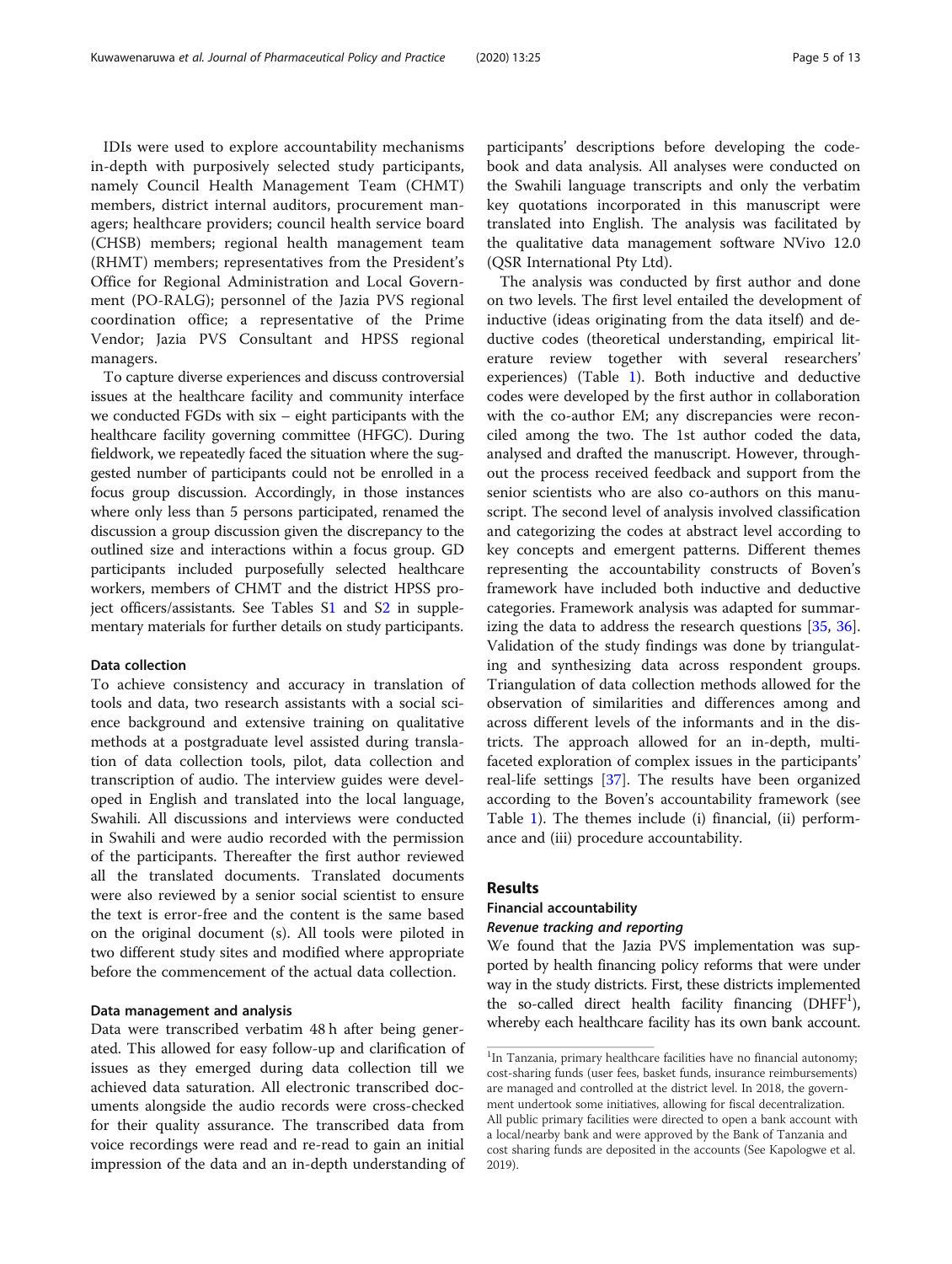The implementation of DHFF was an important prerequisite for Jazia PVS to be successfully implemented because facilities have financial autonomy and flexibility in the use of funds held in their bank accounts. Second, the Community Health Fund (CHF) premium and the related government matching funds, along with the financial flows coming from the 'health basket fund' fed by various donors, and the National Health Insurance Fund (NHIF) facilitated Jazia PVS implementation. The health worker in-charge (the in-charge) of the facility mentioned the importance of receiving timely and regularly funds. They said that the health facility accounts are directly credited with funds from the basket fund on a quarterly basis, from the NHIF reimbursements on monthly basis, and from the CHF reimbursements on monthly basis. On monitoring the basket fund allocations one of the health facility incharges noted the following:

" … ..each year as we prepare our facility budget there is an amount of basket fund that is allocated for us, so each quarter it is credited into our account and we are informed, we ask for the bank statement for verification and then we use the funds … .." IDI, Facility in-charge, Dodoma.

The health facility in-charges and their assistants are responsible for depositing the user fees into the health facility bank accounts on a monthly basis. The facility in-charges said that for the purpose of financial accountability they were supposed to present a banking slip to the HFGC when the funds had been deposited into the bank accounts. This is an important accountability mechanism whereby after receiving the bank slip the HFGC members conduct validation by checking whether the amount deposited into the account equals the amount collected in the receipts book. HFGC validates the amount on the deposit slip by reviewing information from monthly bank statements as well as from the financial books available at the facility. Facility in-charges reported maintaining records of all the clients visiting the facility, categorising them by different payments options (such as insured, waived and those paying out-ofpocket). During the HFGC meetings, they reviewed all the records in the book, deposit slip and bank statements. During discussion some of the HFGC members felt that they do not have much knowledge on issues related to health commodities and financial reports. This issue was also attested during the FGDs with the HFGC when they mentioned that they can see whether the amount deposited in the health facility accounts equals the account collected:

" … ..the person who deposited the money at the bank, must come with a bank slip which shows on a

certain date the money was deposited and we observe whether the amount deposited is equal to the amount collected … .." FGD, HFGC, Dodoma.

# Tracking and reporting on funds utilization

The decisions on how to allocate financial resources to purchase medical commodities are left to the HFGC and should be approved by the district manager. This committee sits and discusses the health facility needs, and it then makes the necessary decisions. As a way of accounting for the financial resources utilized at the facility, the health facility in-charge share the minutes of the HFGC meetings with the district manager for their approval. The HFGC involves in their decisions district pharmacists and the district medical officer (DMO), as explained by the district manager when elaborating on the process of financial accountability

" … ..they (HFGC members) sit in their meetings and identify what they need to purchase, then they bring the needs to the pharmacist who reviews facility needs and then shares with the DMO. The DMO review the money which the facility wants to use and compares the amount with revenue available in the facility bank account. Our role is to review and approve ...." IDI, District Manager, Morogoro

The importance of the role of the HFGC was confirmed by health workers at the healthcare facility, reporting that health workers cannot authorise the use of funds without HFGC approval. However, it is important to highlight that HFGC members do not have strong financial management skills such as budgeting, clear record accounting, monitoring, and reporting. Before the HFGC meeting, the health facility in-charge in collaboration with other staff identifies and shortlists all the medical commodities to be purchased from the prime vendor and their respective monetary value. This process emerged clearly during the HFGC discussions:

" … .. … together with colleagues (other staff) at the facility, we review the availability of medicines, we compare medicines received against the quantity we ordered from (MSD). For example, if in the order we did not receive ten tins of Amoxicillin, we document for each item missed from MSD, together with their respective (vendor) prices. I then inform the HFGC. Once they authorise, I submit the meeting minutes, the request and the reporting form for the vendor to the district pharmacist … .." FGD, HFGC, Morogoro

#### Financial and inventory audits

Financial and inventory audits are key to strengthening management and implementation capacity of healthcare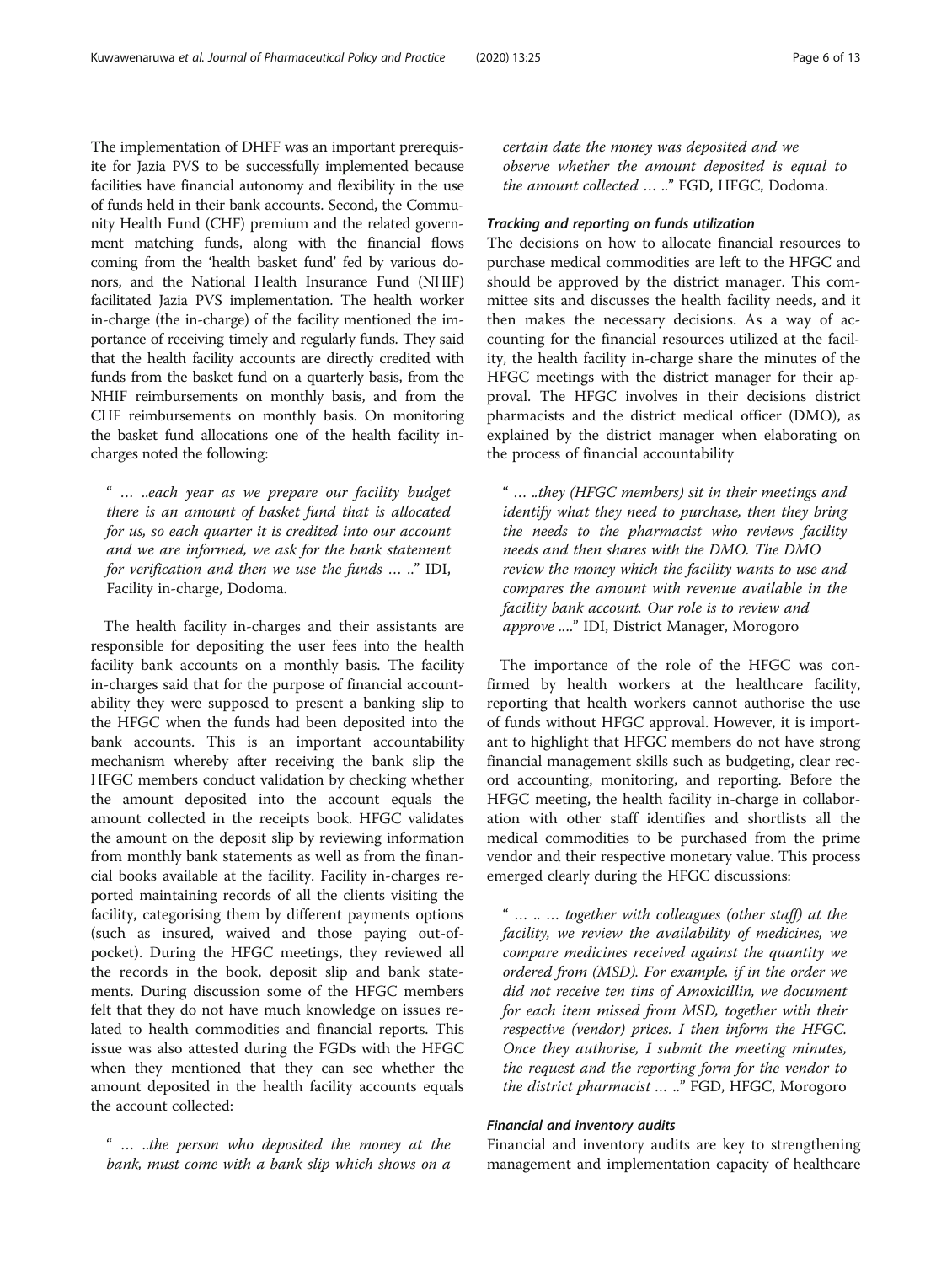intervention and are supposed to be done quarterly for each health facility. Financial and inventory audits are done both as regular and unannounced activity as part of supportive supervision. District internal auditor leads financial audit, accompanied by other CHMT members, using standardized auditing tools. They review all the documents used for authorising procurement and payments to the vendor, whether they were procured from the contracted prime vendor. They also examine whether approval documents were submitted to the district managers and whether the prices paid for the purchases were in line with the contractual agreement. When discussing audits, the district managers said:

" … .. As an internal auditor, we conduct financial audits for the user fees, we audit the way in which medicines equipment and medical supplies were purchased from the vendor......" IDI, District Manager, Morogoro

After auditing, health facility staffs are given feedback by auditors and reports are shared with other district managers for close follow-up. In the case of inconsistencies and unethical practices, facility in-charges are instructed to reimburse funds which have been identified to be misused and the in-charges are given warnings.

District pharmacists lead the inventory audits with the support from other CHMT members. Pharmacists reported that a minimum of 24 essential medicines and related transactions are audited using a uniform tool which was prepared for the monitoring of the prime vendor system across the region. Together they review ledgers, bin cards, dispensing registers, issued vouchers and purchase requisition documents for the previous 3 months before the visit date. Also, they reported that review teams interviewed staff responsible for the medicine supply chain at each health facility. According to the health workers, medical commodities procured through the prime vendor are audited more regularly than those supplied via MSD. This is because medical commodities procured via the vendor were not labelled compared to those from MSD labelled with "GOT (Government of Tanzania) and MSD logo". Labelling is intended to differentiate MSD supplies from other medicines found in the private hospitals and pharmacies [\[38\]](#page-12-0), to mitigate the risk of unethical practices such as fraud, abuse and sale to the local drug dispenser outlets. Document review also ensures that facilities are using the prime vendor system. CHMT members use a drug-tracking tool to review ledgers, bin cards as well as dispensing registers to reconcile stock and funds. When explaining how medicine auditing is conducted, the district managers said:

" … … as CHMT we have a team for conducting medicine audit, the team visits the facilities to observe

whether the medicine received were prescribed to the patients or there are some medicine which entered into unsafe pockets, we go through dispensing registers and compare with the existing stock level at the facility. At the end of the day, we make reconciliation and realize if they are smart or there is misappropriation … ." IDI, CHMT, Dodoma.

Another form of medicine auditing reported by the district managers are unannounced (special) audits. Unannounced audits happen infrequently in the districts and were only mentioned in two out of the four districts visited. The district managers reported that they conduct special auditing to assess the existing medical stock or under suspicion of medicine fraud in the healthcare facilities. Unannounced auditing was done to identify shortcomings facing the facilities so that district managers may make a decision, offer advice, or take appropriate action.

#### Performance accountability

Among the key performance indicators of Jazia PVS are increased availability of essential medicines at the facility and product delivery time at the district headquarter. The contracted vendor has to deliver the consignment at the district headquarters, while staff at the facilities are responsible for the pick-up of the consignment. Jazia prime vendor technical committee and regional programme managers monitor closely the performance of the vendor. In case of failure to meet the contractual agreements, regional authorities initiate a discussion with the vendor to remedy the situation. Continued disrespect of contractual obligations can lead to suspension or termination of the contract. During field work it was noted that participants' experience on the vendor and healthcare facility performance was based on feedback information given to them during quarterly monitoring and evaluation activities coordinated by the regional prime vendor coordination office.

#### Medicine availability

The regional prime vendor coordination office reported that medicines availability and stock adequacy at health facilities were assessed quarterly each year as part of Jazia PVS performance assessment. Across facilities and districts in the two regions, the study participants felt that the prime vendor system has increased the availability of medicines at the facilities. The regional and district managers reported that the availability of tracer medicines for some facilities was 90 to a hundred percent. One of the district officials elaborated:

" … .. in the last financial year 2017/2018, I participated in the stocktaking exercise for the whole district, I visited all the healthcare facilities, dispensary,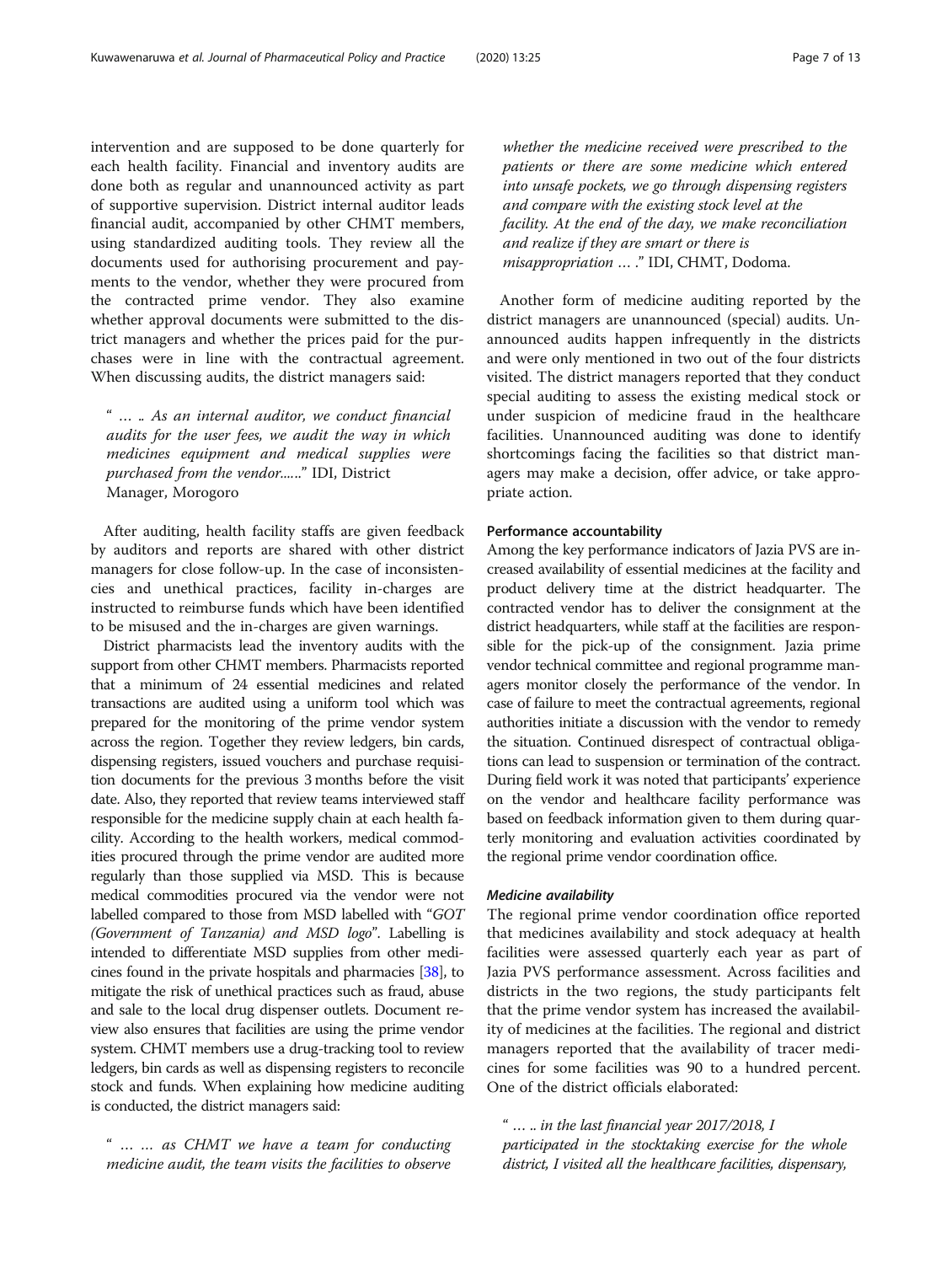health centre and district hospital, I found availability of medicines was satisfactory, like ninety percent … .." IDI, District Manager, Morogoro.

Another district officer explicitly mentioned the upward trend in tracer medicines availability after the introduction of the Jazia prime vendor system;

" … .. after implementation of the system, availability of medicines increased up to seventy-five percent, then it reached eighty percent, from there up to eighty-five percent, then ninety, and right now the availability of essential medicines within the district is ninety-seven percent … .." IDI, CHMT, Dodoma.

Delivery time of consignment

Regional and district managers reported that, the average delivery time was in most cases 14 days, with some hospital purchases delivered even within five working days. However, some delays were observed in moving the consignment from the district headquarter to the health facility level. Delays were linked to the lack of transport, communication challenges related to poor mobile phone signals, shortage of staff at the healthcare facility, and facility delays in processing orders to the districts.

# Procedure accountability

#### Adherence to standard operating procedures (SOPs)

Standard operating procedures were established to guide providers and district managers on procurement of commodities from the prime vendor (see supplementary material Box S[1\)](#page-10-0). In the SPOs it is stipulated that facility staffs are to consult the list of missing items 'stock-out' from MSD before placing orders to prime vendor. In addition to that they should ensure that they have sufficient funds in their bank accounts to pay for the medicines and that HFGC approves the use of available funds to procure required medicines. Moreover, SOPs indicate the obligation of the HFGC to inspect delivered commodities from the vendor, while the CHMT is responsible for inspection of the consignment at the district level. Lastly according to the SOPs, all communication with the vendor should be channelled through the district pharmacists. It emerged from the interviews that there were six different SOPs. In all healthcare facilities surveyed, it was reported that they do comply with the SOPs. This process is illustrated by the facility in-charge who said:

" … .we have a list of medicine stock-outs from MSD, we take the copy and request from the vendor. So we look at our facility bank account, how much is available, we call for HFGC meeting. We sit with

them and prepare meeting minutes. Later on, I prepare a proposal for purchasing medicines from the vendor, and submit to the district pharmacist ...." IDI, Health Facility In-charge, Morogoro

In a discussion with the district pharmacists, they reported that they are responsible for consolidating and forwarding orders to the prime vendor. One of the district officials explained:

" … we consolidate facility requests, we enter all requests from our facilities in an excel sheet and forward it to the vendor. It may happen that eight facilities have brought their order out of quarterly schedule, we just request for them … … ." IDI, CHMT, Dodoma.

#### Payment terms of the vendor

Contractual agreement specifies that the vendor should be paid within 22 days by the respective healthcare facility. District and regional managers reported that initially there were some delays in paying the vendor. In some cases, it took more than 30 working days to pay the vendor after delivering the consignment at the district headquarter. Initiatives were in place to address the problem of delayed payments including regular reminders to subordinates and order placement by facilities after reviewing available funds in their bank accounts. The main reasons for delayed payments mentioned were weak financial management skills and knowledge on rules and regulations pertaining to bank transfers, lack of cash flow, system closure to allow financial audits at the end of fiscal year, and the unfamiliar bureaucracy regarding transactions with the private sector. In fact, although reported vendor payment delays were rather short, they were particularly critical at the end of the fiscal year (30th of June in Tanzania) when facility bank accounts were usually frozen to allow a financial audit. One of the district officials when elaborating on the number of days it takes to pay the vendor said:

" … … there are payments which got stuck due to the government financial system. One consignment from 30the June has not yet been paid after entering a new financial year. The financial systems were still closed, till now they have not been opened  $13^{th}$  August 2018 date of interview], so we have delayed paying the vendor, we will finalize the payment once the systems are in operation … " IDI, CHMT, Morogoro

The representatives from the prime vendor confirmed that payment delays were sometimes a critical issue, at times payment delays could persist beyond 3 months.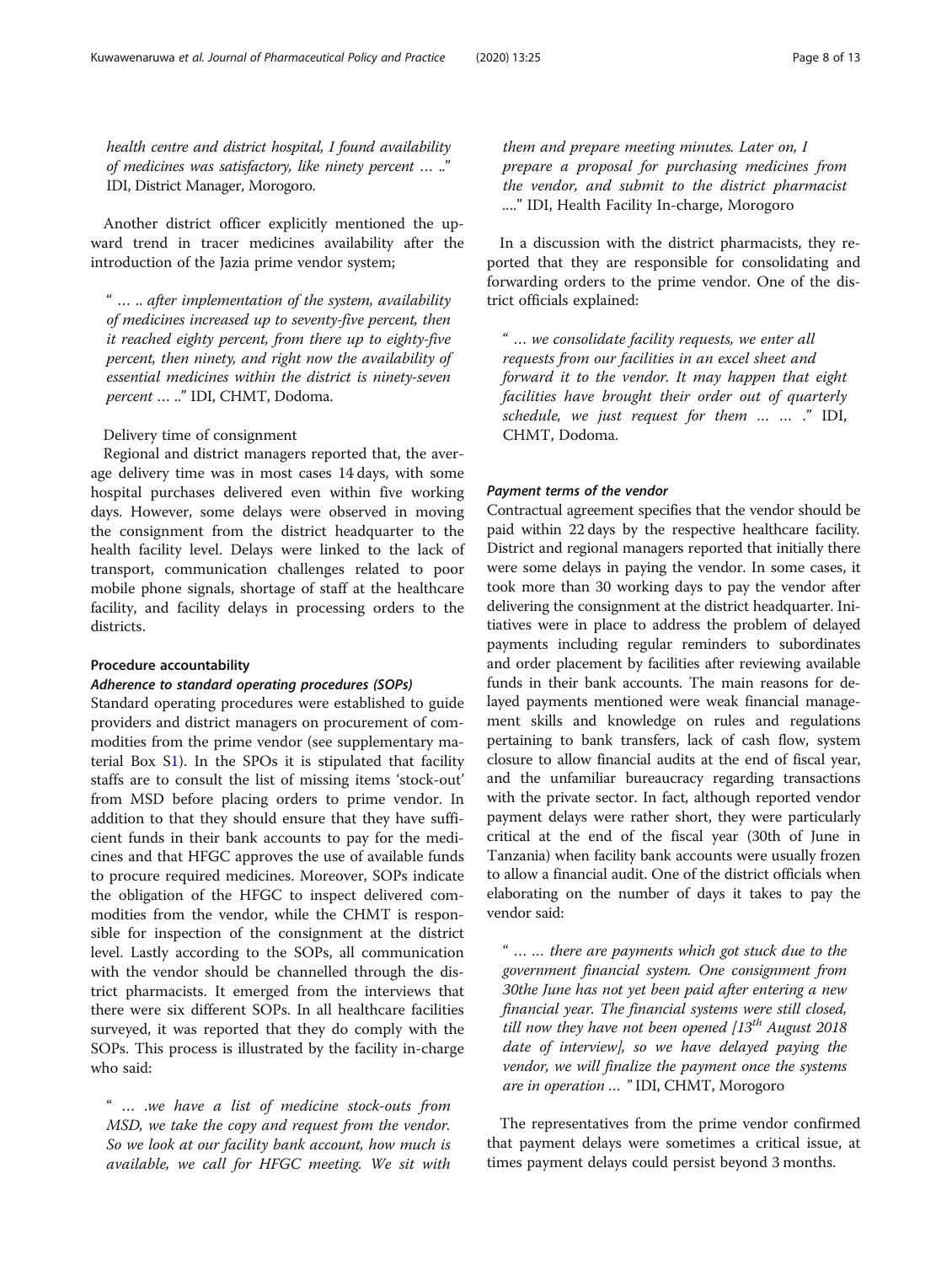" … … at the time we were in a meeting, it was observed that there are some districts which had gone up to a hundred and eighty days without making payments, that is one of the challenges we faced, of course in some places payments were not made according to the contract … " IDI, vendor representative, Dar es Salaam.

#### Peer cascade coaching

In each district, well performing healthcare workers are identified during supportive supervision and are offered responsibility for peer coaching (mutual learning partnership among healthcare facility staffs to help them unfold best practices and capabilities/creativity to address health facility challenges in order to improve service delivery). These coaches are selected based on their experience as well as knowledge of commodities management. They are further trained on integrated logistic supply at the district level and provided with tools to assist them when performing coaching in the assigned facilities. Coaches are assigned three to four dispensaries for peer coaching, ensuring that respective facility orders are well prepared and filled correctly in the so-called 'request and reporting forms". When discussing the role of the cascade coaching in the district they mentioned for instance:

"...after the establishment of prime vendor system, I think a lot of energy was directed to the coaches whom I have mentioned, ensuring that they identify/ raise any challenges at the facility related to the prime vendor, for those which require district pharmacist to respond, then they communicate with the pharmacist ..." IDI25, CHMT, Morogoro.

Theoretically, peer coaches are required to visit the dispensaries quarterly. However, during discussions with district managers, lack of transportation, lack of regional ownership as well as recognition of its importance and limited financial resources were reported as the main challenges for the efficient operation of cascade coaching. A few health facilities reported having not received any cascade coaching during the last financial year.

" … ..regarding cascade coaching, I think ownership by the district has been minimal, you may find that the district manager considers it to be the idea of HPSS. The support was given for the first two years, the following years it was left to the district to supervise themselves as part of their work … … ." GD1, Regional implementers, Dodoma

# Redistribution of Medicines

Reallocation of commodities to meet health facility needs was mentioned several times. Medicine reallocations at

the facility are done whenever there is excess stock of certain medicines, close expiry dates and when there is an emergency need in any facility. For accountability purposes, each healthcare facility has a local issue voucher, which is used whenever commodities are transferred from one facility to the other. Facilities receiving the medicines do not make cash payment for the consignment received from another facility, rather, they return the medicines after purchasing. Supportive supervision are essential for medicines redistribution. Discussions with the district managers revealed that during supportive supervision, district managers take note of the facility with excess supplies or medicines close to the expiry date. In discussing this issue, district managers said:

" … as I said in the beginning, during supportive supervision you may find one facility has excess and the other one has none, we re-distribute, for example from facility A to facility B, from facility B to facility C … … ." IDI7, CHMT, Dodoma.

# **Discussion**

The study aimed to analyse the role of accountability in the implementation of Jazia PVS in Tanzania. The findings show that several accountability mechanisms were of relevance for the successful implementation and operations of Jazia PVS. Financial accountability was positively influenced by the establishment of health facility bank accounts that were part of the DHFF mechanism. Successful operations of the Jazia PVS were possible as facilities had funds in their bank accounts and used the funds to purchase medical commodities from the prime vendor. Financial and inventory audits conducted at the facilities also contributed to the performance of the Jazia PVS. The team conducting the audits reviewed all the documents used to purchase complementary medicines, ensured that facilities use the prime vendor and instructed those which had not ordered from the dedicated vendor to purchase from the prime vendor. Good performance of the Jazia PVS was also attributed to adherence of standard operating procedures by health facilities and the vendor, assuring continued contractual obligations. Cascade coaching on the other hand contributed to the well-functioning of the Jazia PVS as healthcare staff had the opportunity to learn from colleagues on issues related to the complementary pharmaceutical supply system. Through such peer learning staff confidence increased, knowledge improved leading to better understanding of and compliance with Jazia PVS operation.

Regional, district, and healthcare facility staffs complied with the standard inventory and financial auditing procedures. It was therefore possible to track resource allocations, disbursements, and decisions on the utilization of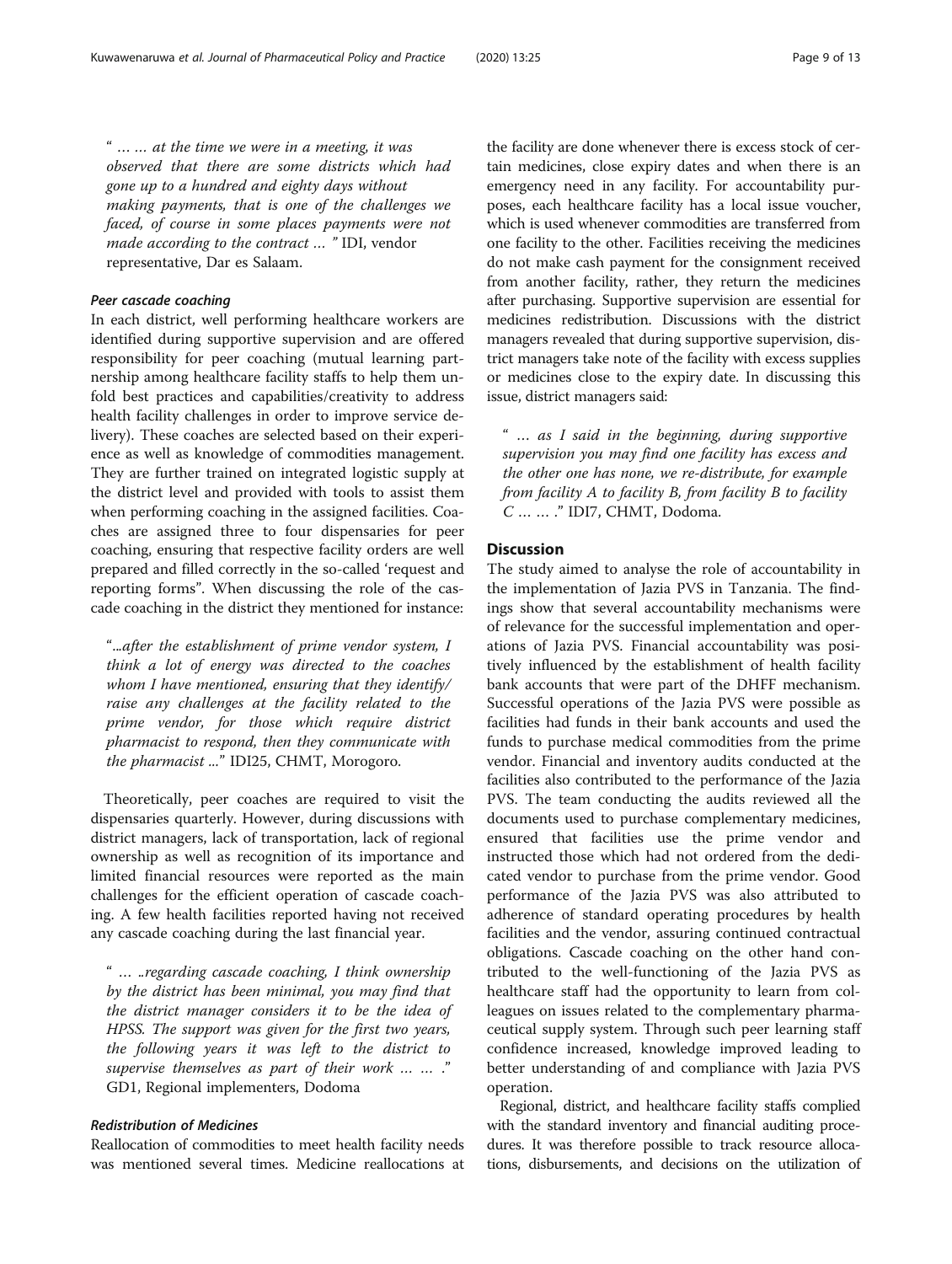financial resources during the implementation of Jazia-PVS. Findings of this study on inventory and medicine audits are consistent with those of other studies of the pharmaceutical supply system, which underlined the importance of financial accountability in ensuring high performance of the system [[2](#page-11-0), [4,](#page-11-0) [39](#page-12-0)]. For example, a study undertaken in Kenya revealed that accountability and transparency were key to the successful implementation of revolving fund pharmacies [\[4](#page-11-0)]. RFPs financial and medicines' documents were audited on a weekly basis within the first 2 months of implementation and later on, audits were done on a monthly or bi-monthly basis [[4](#page-11-0)]. Quarterly audits allow for transparency and close monitoring of the cash collected at the facility and procurement of medical supplies leading to improved availability of medicines. Auditing requires the use of standardized tools and systems for tracking products and financial information [\[30,](#page-12-0) [31](#page-12-0), [39](#page-12-0)]. Tools should be designed in such a way that they capture relevant information in the supply chain ensuring medicines reach targeted clients without any leakage or misappropriation [\[30](#page-12-0), [40](#page-12-0), [41](#page-12-0)]. In the department of Veterans Affairs (VA) programme audits were conducted to examine whether prices paid for the purchases from the prime vendor were similar to those presented within the contractual agreement, and changes in the contract terms were effectively communicated to the right authorities [[42](#page-12-0)]. In most cases whenever there were any inefficiencies or misconducts identified during auditing, measures were taken to improve the system [[42](#page-12-0), [43](#page-12-0)]. Regular audits and feedback to those being audited result in positive outcomes [\[43](#page-12-0)–[45\]](#page-12-0). In Tanzania, audits conducted in the prime vendor pilot region resulted in significantly increased facility reporting rates to the district managers, whereas funds collected on user fees increased, and facility in-charges had to repay funds which were identified to be miss-used [\[43\]](#page-12-0).

The findings on performance accountability show that prime vendor was typically able to meet performance targets, including delivery of consignment to the health facility within 14 days. However, there were some drawbacks in terms of the timely payment to the vendor. Similar to a study undertaken in a hospital setting in Tanzania to assess the performance of the private suppliers, the private vendors were able to meet contractual agreements, the order fulfilment rate was 90 % and the mean lead time of private suppliers' to deliver pharmaceuticals to the health facilities was 10 days [\[46\]](#page-12-0). In the United States, prime vendor implementation lead to faster turnaround, higher order fulfilment rates, costs reduction, and increased satisfaction among program users [[17\]](#page-11-0). Comparing the prime vendor system applied in Tanzania and the prime vendor implemented by the VA in the USA, Jazia PVS is largely paper-based, while the other entails considerable computerised record-keeping. It is envisioned that overtime Jazia PVS will be linked with the national electronic integrated logistics system, thus improving efficiency reducing the paper-based work. In addition, comparing the maturity of the US health system and supply chain, the VA prime vendor benefits from strong governance and accountability mechanisms. Procurement and contracting agreements between the government and the prime vendors have also been found to decrease stock-outs of medicines in Zambia [[18\]](#page-11-0). Close performance monitoring and evaluation of the prime vendor system itself is equally important for the observation of contractual obligations by both contracted vendor and contracting regional authority. Non-adherence to contractual obligations by the private vendor may lead to contract termination. Non-adherence to contractual obligations by facilities, councils and the region may lead to loss of reputation and to loss of complementary supplies. In most cases, the Jazia PVS vendor and the respective regional authority adhered to the contractual agreement. The noteworthy exceptions were sporadic delays of consignments to councils, delivery from district level to health facility and payment of the vendor, implying both contract partners.

We have identified a number of procedure accountability activities undertaken in conjunction with the implementation of the Jazia PVS, including supportive supervision done by district managers and cascade coaching done by peer health facility personnel. Trap et al argues that adequate oversight and support to the healthcare facilities in store management, inventory controls, and record keeping is essential for the effectiveness of any supply chain [[47\]](#page-12-0). Evidence suggests that close oversight of the medical commodities at the healthcare facilities helps in curtailing wastage of medicines which are about to expire, misappropriations or any incidence of pilferage; in turn, these measures improve efficiency and effectiveness of the pharmaceutical management as well as service delivery [[39,](#page-12-0) [41,](#page-12-0) [47](#page-12-0)]. Close monitoring of activities during supervision increases accountability and problem-solving skills especially into primary healthcare facilities [\[45](#page-12-0), [48](#page-12-0), [49\]](#page-12-0). The content of supervision and provision of constructive feedback to those being supervised is crucial in strengthening the system as it improves professional practices [\[44](#page-12-0), [48,](#page-12-0) [50\]](#page-12-0).

Content and frequency of peer cascade coaching also contributed to the successful implementation of Jazia PVS. Ajeani et al. argue that cascade coaching done by frontline health workers has not only been found to improve medicine availability at the facilities but also teamwork and innovative local problem-solving approaches [[51\]](#page-12-0). In Swaziland, close mentorship provided to the frontline staff at primary health facilities contributed to the improvement in stock management as well as reporting [[52](#page-12-0)]. Both supervision and peer coaching face some challenges including lack of managerial training,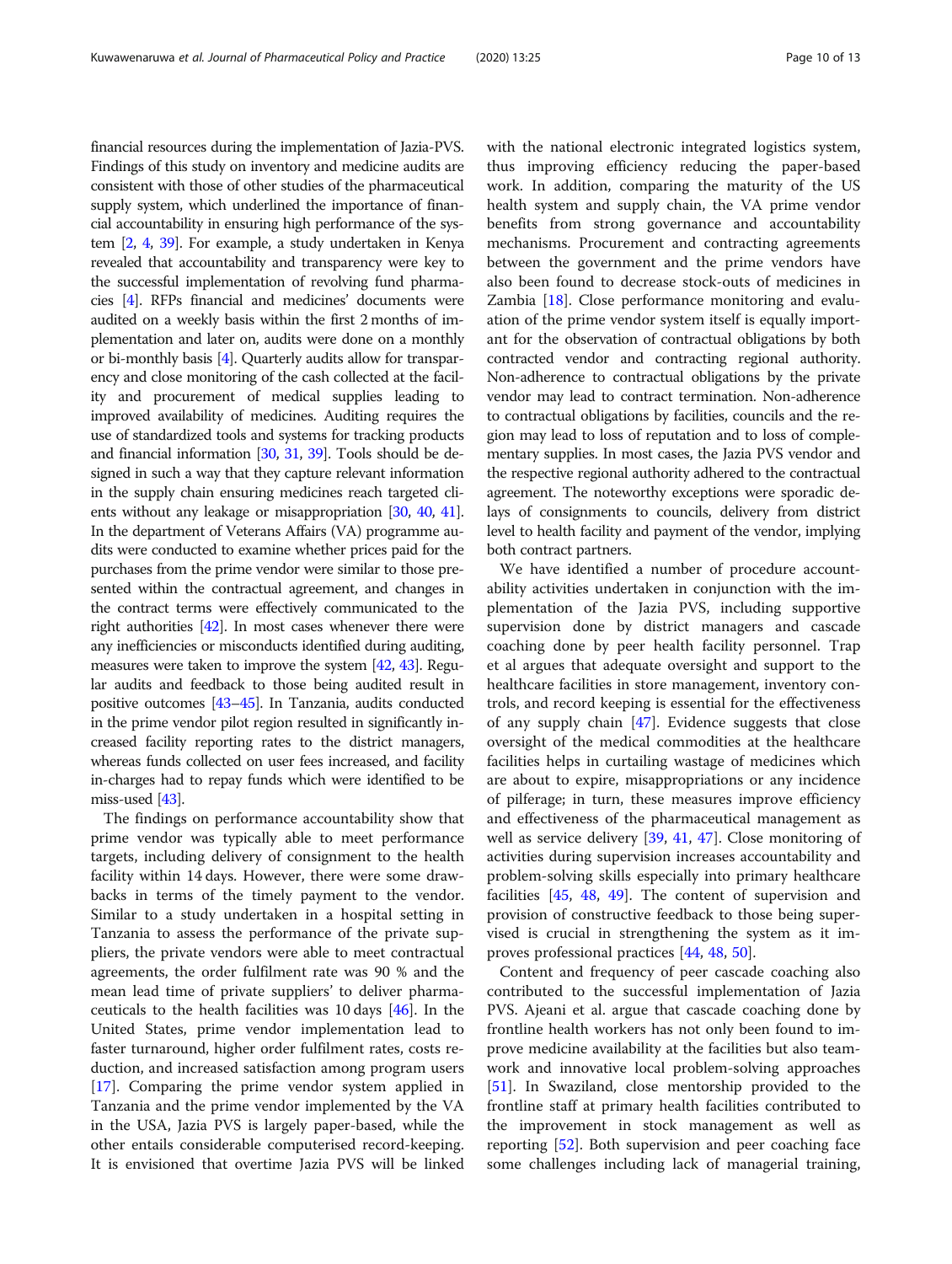<span id="page-10-0"></span>shortage of time, official work responsibilities, and costs associated with travels [\[48](#page-12-0), [53,](#page-12-0) [54\]](#page-12-0).

Compared to previous vendor programs undertaken in Tanzania, accountability activities of Jazia PVS are anchored within the structures of the regional and district health administration for sustainability purposes and no new or parallel structures were created for implementation [\[23](#page-11-0)]. This decision was made to promote the sustainability of Jazia PVS. Implementation of Jazia PVS is in line with the Tanzania Health Sector Strategic Plans (HSSP) three (July 2009 – June 2015) and four (July 2015 – June 2020), which aim at ensuring a hundred percent availability of essential medicines in all primary health facilities in the country [[55\]](#page-12-0). HSSP advocates for close collaboration with the private sector for effective delivery of healthcare services. HSSP also clearly stipulates that access to medicines could be achieved through new innovative approaches such as new contracting arrangements with the private sector [\[55](#page-12-0)].

The results of this study should be interpreted in the context of its limitations. The qualitative approach used cannot establish causality between implementation success and procedure and performance accountability. It rather offers a plausible overview on how accountability measures contributed to good performance. The number of analysts looking at the qualitative data analysis was limited, which possibly increased the potential for misinterpretation. A higher number of scientists analysing the phenomenon under investigation with multiple viewpoints has been found to be effective in producing more accurate results that are more accurate as well as lessening the chance of individual bias. However, it was not possible to include more analysts in the study. Moreover, the present results and analysis cannot be generalized to parallel broader health reforms happening in Tanzania, such as direct health facility financing, scale-up of improved community health funds, as well as improved facility financial accounting and reporting system. Boven's accountability framework selected has not broadly been applied in the pharmaceutical supply chain and was not specifically tailored to this management area. Lastly we cannot weigh the contribution of the different elements examined in this study. For example, it is not possible to assess whether auditing is more important than shifting the decision power to healthcare facility level, which allows for financial autonomy and flexibility in the use of financial resources. Future studies could be designed to compare health facility data with the existing set of indicators used within the district health information systems (DHIS). Cascade coaching seems to improve knowledge and skills on medicine management, but more research on this approach is needed, especially on the selection of the coaches and content of the coaching materials as well as on its effect on accountability.

# Conclusion

This study shows that accountability mechanisms contributed to successful implementation of Jazia PVS in Tanzania. Specifically, auditing, well-structured financial reporting mechanisms on revenue and expenditure, standard operating procedures and cascade coaching accounted for the success of the system. However, sustained improvement in the availability of medicines at the primary healthcare facilities will also depend on correct quantification, timely delivery of consignments to the facility level and prompt payment to the contracted vendor. HFGCs have crucial role in decision making regarding health facility commodity needs and fund use. Therefore, capacity building for their members is important in strengthening financial management capacity. In this regard, one could argue that strong accountability and transparency in any intervention targeting the pharmaceutical supply chain is crucial. In conclusion, study provides some evidence that financial, performance, and procedure accountability measures play an important role for the successful performance of Jazia PVS in Tanzania, a complementary supply chain intervention.

#### Supplementary information

Supplementary information accompanies this paper at [https://doi.org/10.](https://doi.org/10.1186/s40545-020-00220-8) [1186/s40545-020-00220-8](https://doi.org/10.1186/s40545-020-00220-8).

Additional file 1: Table S1. Categories of respondents at the regional, district and facility level. Table S2. Respondents at the national, regional, and district level. **Box S1.** Jazia Prime Vendor System (Jazia PVS).

#### Abbreviations

ADDOs: Accreditation of drug dispensing outlets; CHF: Community Health Fund; CHMT: Council Health Management Team; CHSB: Council health service board; CMSs: Central Medical Stores; DHFF: Direct health facility financing; DHIS: The district health information systems; DMO: District medical officer; ELCT: Evangelical Lutheran Church Tanzania; FGDs: Focus group discussions; GDs: Group discussions; HFGC: Healthcare facility governing committee; HPSS: Health promotion and system strengthening; HSSP: Tanzania health sector strategic plans; IDIs: In-depth interviews; Jazia PVS: Jazia Prime Vendor System; LMICs: Low and middle-income countries; MEMS: Mission for Essential Medical Supplies; MSD: Medical store department; MUHAS: Muhimbili University of Health and Allied Sciences; NHIF: National Health Insurance Fund; PEPFAR: President's Emergency Plan for acquired immune deficiency syndrome Relief; PO-RALG: President's Office for Regional Administration and Local Government; PPP: Public-private partnership; RHMT: Regional health management team; SOPs: Standard operating procedures; SPHSS: School of Public Health and Social Sciences; Swiss TPH: Swiss Tropical and Public Health Institute; UHC: Universal Health Coverage; USA: United States of America; VA: Veterans Affairs

#### Acknowledgements

We would like to acknowledge the assistance of the Health Promotion and Systems Strengthening (HPSS) project in Dodoma Tanzania. Special thanks to Dr. Marina Antillon for her time to review and proof-read of the paper. We would like to thank Regional, District managers and the facility-in-charges within the sampled facilities for their support during the study. We also acknowledge the Swiss Programme for Research on Global Issues for Development (r4d); Swiss Agency for Development and Cooperation (SDC); Swiss National Science Foundation (SNF) for funding the study.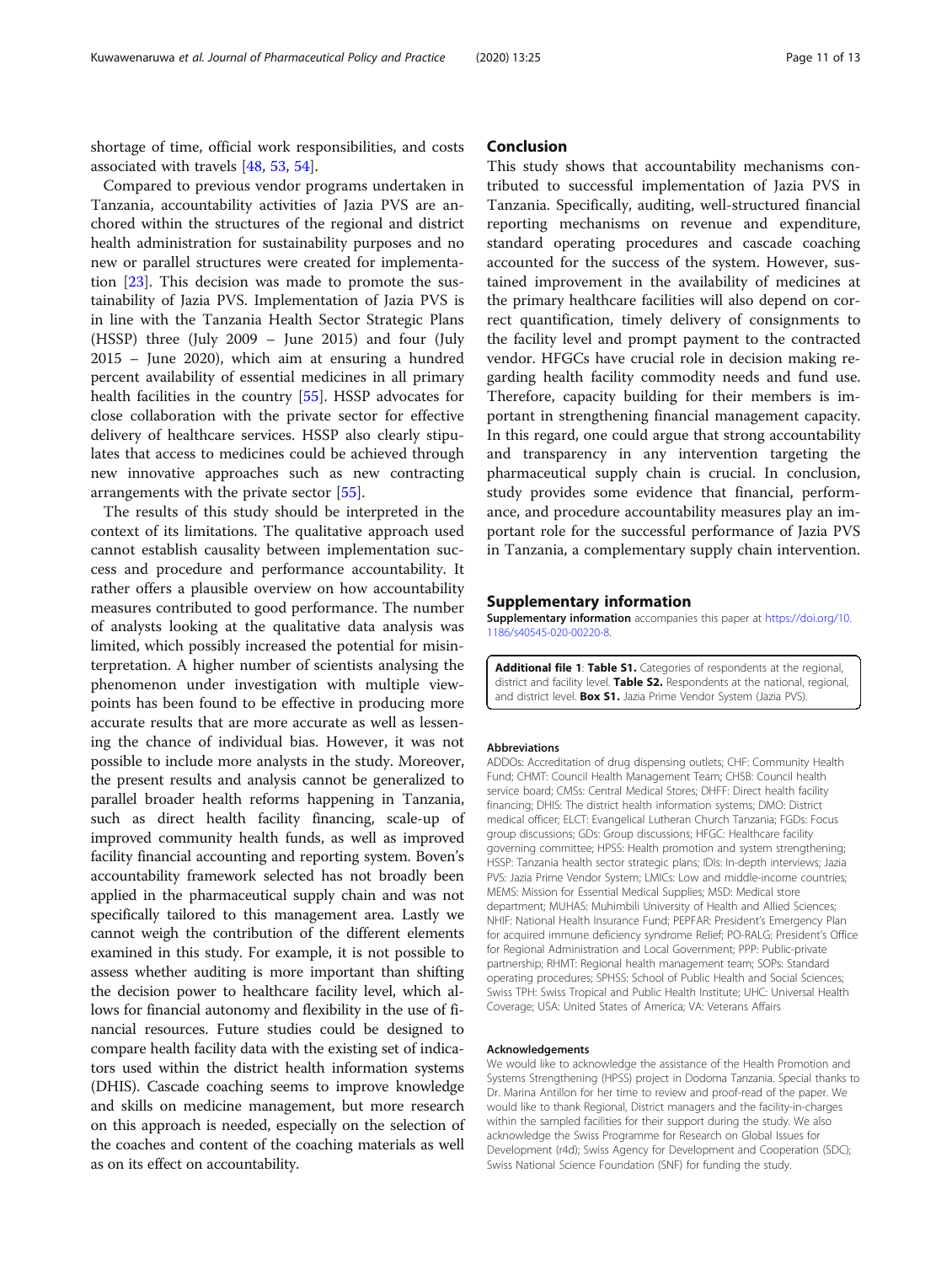#### <span id="page-11-0"></span>Authors' contributions

AK and FT conceptualized the study. AK participated in data analysis, interpretation of data and drafted the manuscript; FC substantially contributed to data acquisition; KW, BO and EM participated in interpretation of results. KWY and FT contributed to interpretation of results and in writing the manuscript. The authors read and approved the final manuscript.

#### Funding

This manuscript is an output from the project: Health systems governance for an inclusive and sustainable social health protection in Ghana and Tanzania funded by the Swiss Programme for Research on Global Issues for Development (r4d programme, phase one). The project involved a consortium of five partners: Swiss Tropical and Public Health Institute, ETH Zurich, University of Applied Sciences and Arts of Southern Switzerland (SUPSI), Ifakara Health Institute Tanzania, University of Ghana.

#### Availability of data and materials

The dataset supporting the results, discussion and conclusions of this paper is owned by Ifakara Health Institute (IHI) together with Health systems governance for an inclusive and sustainable social health protection in Ghana and Tanzania funded by the Swiss Programme for Research on Global Issues for Development (r4d programme, phase one) and available upon request.

#### Ethics approval and consent to participate

The permission to conduct the study was obtained from the institutional review board (IHI/IRB/No. 21-2017), and the National Institute for Medical Research, ethics review board (NIMR/HQ/R.8a/Vol. IX/2720). Also, endorsement letters were obtained from the President's Office Regional Administration and Local Government offices (Ref No. AB.307/323/02/69), respective regional and districts health managers. All study participants were thoroughly informed about the study, and written consent was obtained from all study participants. Confidentiality of the participant's information was assured at all times, and data anonymity was considered during data collection and analysis.

#### Consent for publication

Not applicable.

#### Competing interests

The authors declare that they have no competing interests.

#### Author details

<sup>1</sup> Ifakara Health Institute, Plot 463, Kiko Avenue Mikocheni, P.O. Box 78 373, Dar es Salaam, Tanzania. <sup>2</sup>Swiss Tropical and Public Health Institute (Swiss TPH), Basel, Switzerland. <sup>3</sup>University of Basel, Basel, Switzerland. <sup>4</sup>The Muhimbili University of Health and Allied Sciences (MUHAS), School of Public Health and Social Sciences (SPHSS), Dar es Salaam, Tanzania. <sup>5</sup>Health Promotion and System Strengthening (HPSS) project, Dodoma, Tanzania.

#### Received: 15 January 2020 Accepted: 4 May 2020 Published online: 08 June 2020

#### References

- 1. Wirtz V, Hogerzeil H, Gray A, Bigdeli M, Joncheere C, Ewen M, et al. Essential medicines for universal health coverage. Lancet. 2017;389(10067):403–76.
- 2. Paschke A, Dimancesco D, Vian T, Kohlerd J, Forteb G. Increasing transparency and accountability in national pharmaceutical systems. Bull World Health Organ. 2018;96(11):782–91.
- 3. Stevens H, Huys I. Innovative approaches to increase access to medicines in developing countries. Front Med. 2017;4:218.
- 4. Karwa R, Tran D, Maina M, Njuguna B, Manji I, Wasike P, et al. Addressing the 3A's (Availability, Accountability, Adherence) of supply chain systems in Western Kenya; 2017. p. 129–57.
- 5. Ahmadiani S, Nikfar S. Challenges of access to medicine and the responsibility of pharmaceutical companies: a legal perspective. Daru. 2016; 24(1):13.
- 6. Bukuluki P, Byansi P, Sengendo J, Ddumba N, Banoba P, Kaawa-mafigiri D. Changing from the "pull" to the "push" system of distributing essential medicines and health supplies in Uganda: implications for efficient

allocation of medicines and meeting the localized needs of health facilities. Glob Health Gov. 2013;6(2):1–11.

- 7. Sonak P, Benson N, Tran D. Problems and obstacles of poorest countries in having good governance and quality and effective pharmaceutical policy. In: Ibrahim MIM, Wertheimer AI, Babar Z-UD, editors. Social and administrative aspects of pharmacy in low- and middle-income countries: present challenges and future solutions Elsevier: Academic Press; 2018.
- 8. Bigdeli M, Jacobs B, Tomson G, Laing R, Ghaffar A, Dujardin B, et al. Access to medicines from a health system perspective. Health Policy Plan. 2013; 28(7):692–704.
- 9. Govindaraj R, Herbst C. Applying market mechanisms to central medical stores: experiences from Burkina Faso, Cameroon and Senegal. Washington, DC: World Bank; 2010.
- 10. Johnston A, Holt DW. Substandard drugs: a potential crisis for public health. Br J Clin Pharmacol. 2014;78(2):218–43.
- 11. Embrey M, Vialle-Valentin C, Dillip A, Kihiyo B, Mbwasi R, Semali IA, et al. Understanding the role of accredited drug dispensing outlets in Tanzania's health system. PLoS One. 2016;11(11):e0164332.
- 12. Rutta E, Liana J, Embrey M, Johnson K, Kimatta S, Valimba R, et al. Erratum to: accrediting retail drug shops to strengthen Tanzania's public health system: an ADDO case study. J Pharm Policy Pract. 2015;8:29.
- 13. WHO. WHO medicines strategy: framework for action in essential drugs and medicines policy 2000–2003. Geneva: World Health Organization; 2000. Accessed in November 2018, from [http://apps.who.int/medicinedocs/en/d/](http://apps.who.int/medicinedocs/en/d/Jwhozip16e/) Jwhozip16e/
- 14. May BE, Herrick JD. Evaluation of drug-procurement alternatives. Am J Hosp Pharm. 1984;41(7):1373–8.
- 15. Olson SM, Hammel RW, Liegel AR. Feasibility of prime vendor purchasing for a state university hospital. Am J Hosp Pharm. 1985;42(3):566–70.
- 16. Patterson AA, Pierce RA 2nd, Powell AP. Prime vendor purchasing of pharmaceuticals in the veterans affairs health care system. Am J Health Syst Pharm. 1995;52(17):1886–9.
- 17. Johnson LH, Herrick JD. Evaluating group purchasing through a prime vendor. Am J Hosp Pharm. 1984;41(9):1783–8.
- 18. Arney L, Yadav P, Miller R, Wilkerson T. Strategic contracting practices to improve procurement of health commodities. Glob Health Sci Pract. 2014; 2(3):295–306.
- 19. World Bank. Private health sector assessment in Tanzania. World Bank Study, License: Creative Commons Attribution CC BY 3.0. Washington, DC: World Bank; 2013. [https://doi.org/10.1596/978-1-4648-0040-5.](https://doi.org/10.1596/978-1-4648-0040-5)
- 20. Häfele-Abah C, Neuhann F. Improving access to high-quality low-cost essential medicines in Tanzania – assessing an NGO's contribution: Heidelberg; 2010.
- 21. USAID. Supply chain management system; USAID | DELIVER PROJECT, Task Order 4; USAID | DELIVER PROJECT Task Order 7.2016.Health Logistics in Tanzania:Timeline of Accomplishments for Supply Chain Interventions. Arlington: Supply Chain Management System;USAID | DELIVER PROJECT, Task Order 4; USAID | DELIVER PROJECT, Task Order 7; 2016.
- 22. HPSS. Complementing the medicines supply gap with a regional prime vendor system in Dodoma region. In: TPH S, editor. Dodoma; 2014.
- 23. Wiedenmayer K, Mbwasi R, Mfuko W, Mpuya E, Charles J, Chilunda F, et al. Jazia prime vendor system- a public-private partnership to improve medicine availability in Tanzania: from pilot to scale. J Pharm Policy Pract. 2019;12(1):4.
- 24. Wiedenmayer K. Complementing the medicines supply gap with a regional prime vendor system – a public-private-partnership; improved availability of supplementary medicines and medical supplies through Dodoma regional prime vendor. Dodoma, Tanzania; 2017.
- 25. Kiologwe J. Establishment of a prime vendor system to complement public sector supply as a public-private partnership in Tanzania: Global health Supply Chains Summit, 2016. Dar es Salaam, Tanzania; 2016.
- 26. Prinja S, Bahuguna P, Tripathy JP, Kumar R. Availability of medicines in public sector health facilities of two north Indian states. BMC Pharmacol Toxicol. 2015;16:43.
- 27. Myscience. National Launch of Jazia Prime Vendor System in Tanzania. 2018 [cited 2019 5th March 2019]; Available from: [https://www.myscience.org/](https://www.myscience.org/news/wire/national_launch_of_jazia_prime_vendor_system_in_tanzania-2018-swisstph) [news/wire/national\\_launch\\_of\\_jazia\\_prime\\_vendor\\_system\\_in\\_tanzania-201](https://www.myscience.org/news/wire/national_launch_of_jazia_prime_vendor_system_in_tanzania-2018-swisstph) [8-swisstph](https://www.myscience.org/news/wire/national_launch_of_jazia_prime_vendor_system_in_tanzania-2018-swisstph).
- 28. Yadav P. Health product supply chains in developing countries: diagnosis of the root causes of underperformance and an agenda for reform. Health Syst Reform. 2015;1(2):142–54.